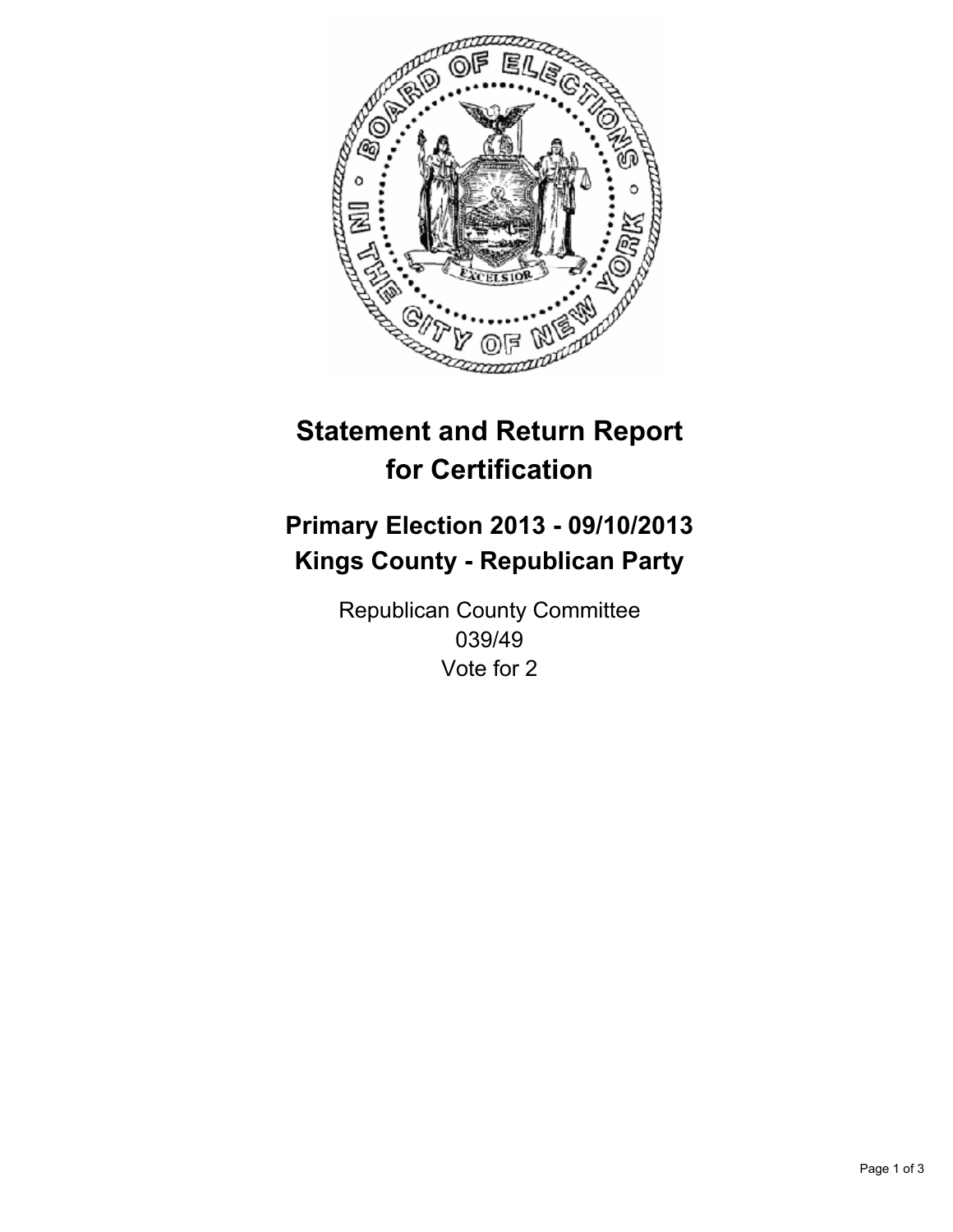

## **Assembly District 49**

| <b>EMERGENCY</b>       | 0        |
|------------------------|----------|
| ABSENTEE/MILITARY      | $\Omega$ |
| <b>FEDERAL</b>         | 0        |
| SPECIAL PRESIDENTIAL   | 0        |
| <b>AFFIDAVIT</b>       | $\Omega$ |
| ELI R. BESHARA         | 11       |
| LISA ANNE DISPIRITO    | 18       |
| <b>KATE L. BINNI</b>   | 13       |
| <b>JOHNNY L. BINNI</b> | 5        |
| <b>Total Votes</b>     | 47       |